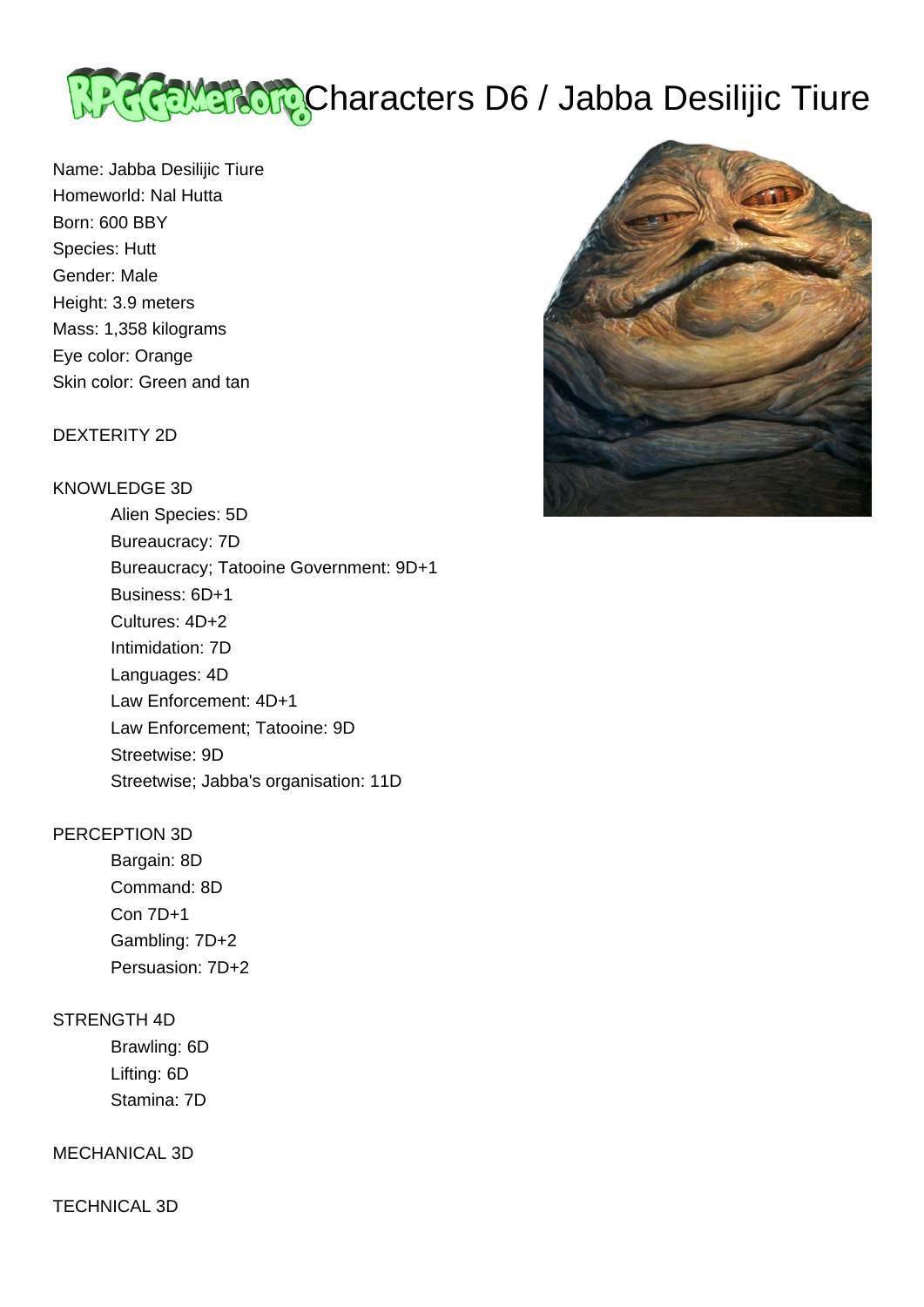#### Special Abilities:

 Force Resistance: Hutts have an innate defense against Force-based mind manipulation techniques and roll double their Perception dice to resist such attacks. However, because of this, Hutts are not believed to be able to learn Force skills.

Equipment:

Vast Personal Riches

FORCE SENSITIVE - N FORCE POINTS 5 DARK SIDE POINTS 6 CHARACTER POINTS 26 Move: 2

Description: Jabba Desilijic Tiure, more commonly referred to as Jabba the Hutt or simply Jabba, and formally styled as His Excellency Jabba Desilijic Tiure of Nal Hutta, Eminence of Tatooine, was a Hutt gangster and crime lord, as well as a member of the Grand Hutt Council, who operated and led a criminal empire from his palace on the Outer Rim world of Tatooine. Jabba was a major figure on Tatooine, where he controlled the bulk of the trafficking in illegal goods, piracy and slavery that generated most of the planet's wealth. He was also highly influential in the entire Outer Rim as one of its most powerful crime lords.

During the Clone Wars, Jabba's influence and power over the Outer Rim, specifically its hyperlanes, was sought by both the Galactic Republic and the Confederacy of Independent Systems, who both courted Jabba's approval. When Rotta, Jabba's son, was kidnapped, the crime lord promised his support to whomever returned his son. When the Separatists were revealed to have orchestrated Rotta's kidnapping, Jabba pledged his support to the Republic.

Jabba continued to operate in the Outer Rim after the end of the Clone Wars and the rise of the Galactic Empire, preserving his power base, despite the interference of Darth Sidious, the Galactic Emperor. After the destruction of the Death Star by the Rebel Alliance, the Emperor sent Darth Vader to negotiate a deal with Jabba to secure raw materials for Imperial military production. Jabba's alliance with the Empire allowed him and the Hutts to survive the Imperial crackdown against criminal elements in the Outer Rim, as well as rid the Hutt of his competitors.

After the smuggler Han Solo failed to repay him for lost cargo, Jabba placed a high price on his head. Solo was eventually delivered to him by one of his bounty hunters, Boba Fett, as a gift from Darth Vader. However, this capture brought him to the attention of Jedi Knight Luke Skywalker, who sought to rescue his friend from Jabba's imprisonment. As he attempted to execute the Jedi and his allies in the Great Pit of Carkoon, Jabba was choked to death by Leia Organa. With the Hutts unable to decide who would inherit Jabba's criminal ventures, many of his slaves, including the Niktos, were free, and his palace was abandoned after the droid pool was deactivated.